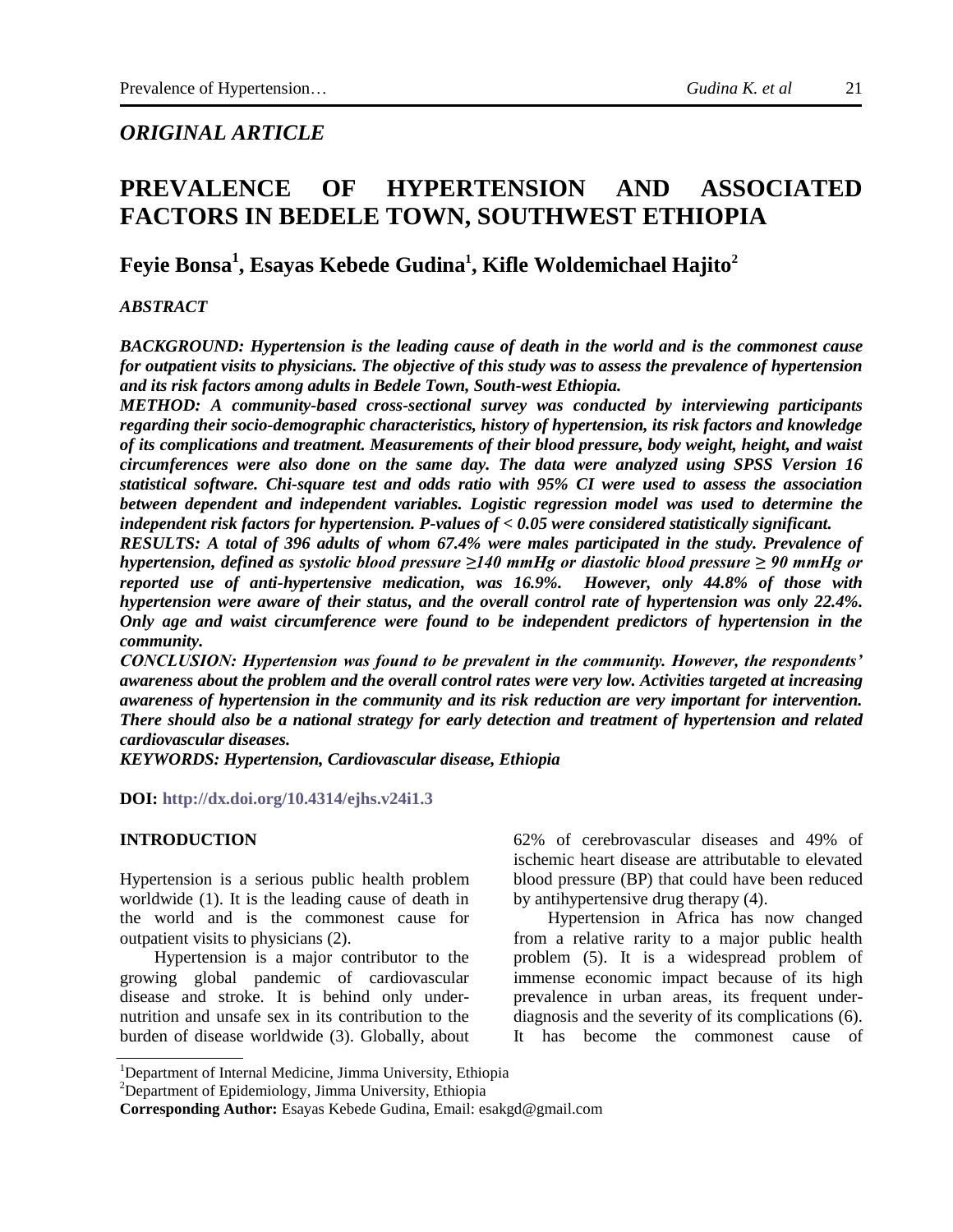cardiovascular disease on the continent. If nothing is done about it, by 2020, three-fourth of all deaths in Africa will be attributable to hypertension (1). Despite the high prevalence of hypertension, awareness and BP control of the patients is very low worldwide (7-10). The detection rates in most high-income countries vary from  $32\% - 64\%$  (11, 12), while in many low-income countries, the reported detection rates are substantially lower (13).

 An up-to-date and comprehensive assessment of the evidence concerning hypertension in Ethiopia is lacking. One community-based cross sectional study done in urban Addis Ababa showed that the age adjusted prevalence of high blood pressure was 31.5% among males and 28.9% among females (10). However, only 35.2% of the hypertensive subjects were aware of their high blood pressure and only 11% were on treatment with target blood pressure attained in 25.6% (10).

 Other hospital-based studies done in Tikur Anbessa Hospital in Addis Ababa showed that hypertension is the leading cause of cardiovascular diseases such as stroke and ischemic heart diseases (14, 15).

 Despite evidence for its burden in the community, prevalence of hypertension, its community awareness and the priority given to its prevention and control by the communities and government is very low in Ethiopia.

 The main objective of this study was thus to assess the prevalence, risk factors and control of hypertension in Bedele Town in South-west Ethiopia to avail the information for health care providers and policy makers for appropriate interventions.

## **METHODS AND MATERIALS**

A community-based cross-sectional survey was conducted in Bedele Town between July and September 2011. Bedele Town is located in the south-west of Ethiopia, 480 km from the capital Addis Ababa. At the time of the study, the projected total population was 26, 373. The town has one public hospital, one health center and few private medium clinics. In most of them, the health care providers were nurses, health officers and rarely general practitioners. Selection of study participants was based on the following criteria:

age 15 years and older, with or without known previous history of hypertension and not severely ill (no cardio-respiratory distress and able to sit).

The required sample size was determined using the formula for estimating sample size for single population proportion with 95% confidence level and 0.05 degree of accuracy required. Since the prevalence of hypertension is not known in the area, a proportion of 50% was used. With these assumptions, a sample size of 384 was obtained. By adding 10% for non-responses, a total sample of 422 was obtained.

Systematic random sampling technique was used to select the study participants. The first household was selected by lottery method and then the subjects living in every third house were recruited. In case the third households refrained, the next house was taken. Where there were multiple eligible persons in a household, only one of them was selected by lottery system.

The data were collected using a pre-tested structured questionnaire which was prepared specifically for this study. The data were collected by nurses who had received a-one-day training. Participants were interviewed about their sociodemographic characteristics, history of hypertension, risk factors for hypertension and knowledge of hypertension related complications and its treatment. Then, measurements of their blood pressure, weight, height and hip-waist circumference were recorded.

Blood pressure was measured using mercury sphygmomanometer and stethoscope after the participants rested for at least 5 minutes. The measurement was done in both arms at sitting position with back supported. Two consecutive measurements of blood pressure were taken 5 minutes apart from all study participants. The average of the two measurements was used for analysis. Height and waist circumferences were measured using stadiometer and tape meter respectively; weight was measured using standardized weight scale.

Data were cleaned, entered into computer and analyzed using SPSS Windows Version 16. Descriptive analysis was done using numbers and percentages. Presence of statistical association between dependent and independent variables was assessed using Chi-square tests and student t-test was used to compare the means of continuous variables. Logistic regression analysis was done to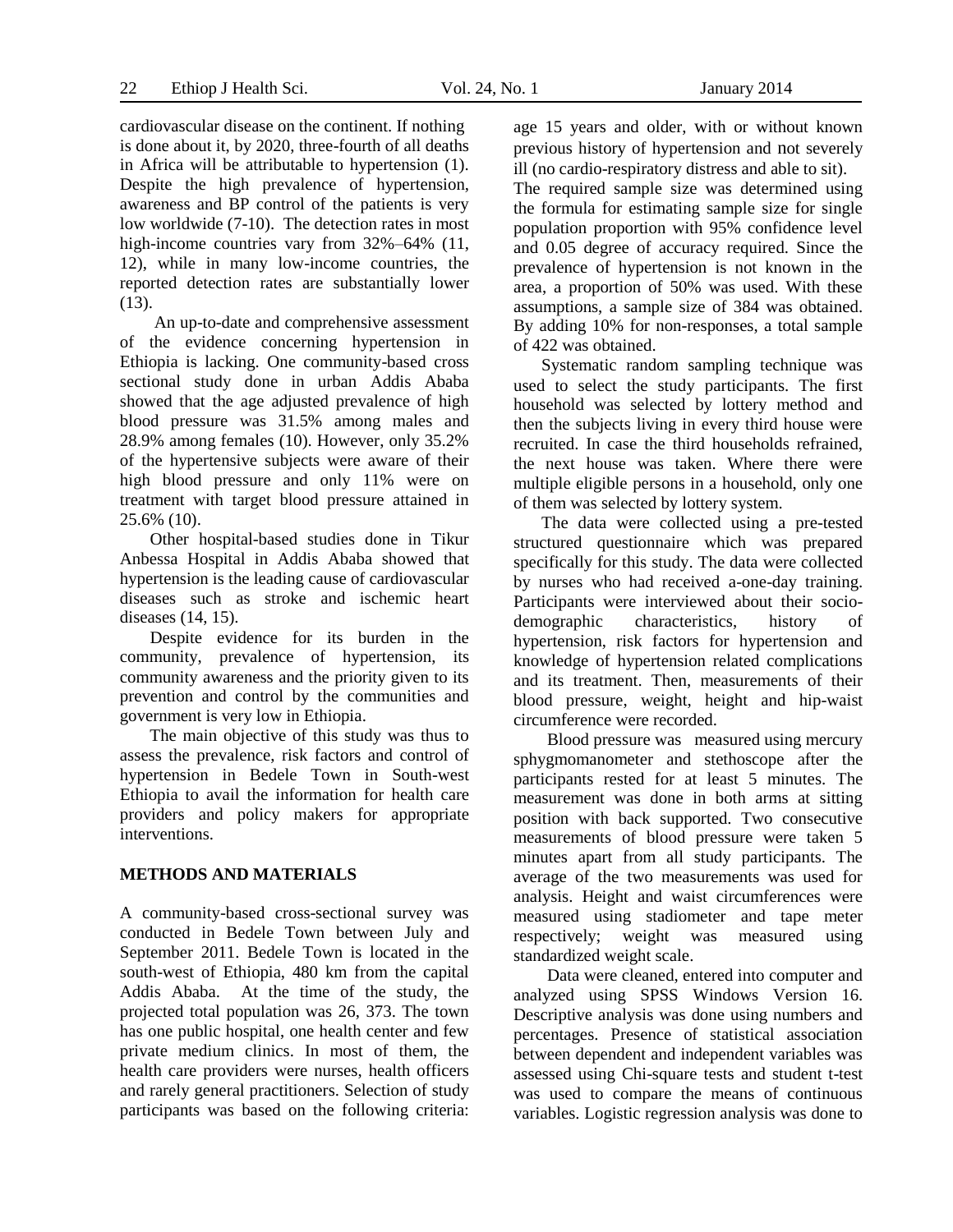assess independent risk factors for hypertension. P-values of  $< 0.05$  were considered statistically significant.

To ensure data quality, the questionnaire was prepared in English and translated to a local language (Afan Oromo). A-one-day training was offered to data collectors and supervisors. Data were checked for completeness and internal consistencies just after collection.

Ethical clearance was secured from the Ethical Review Committee of the College of Public Health and Medical Sciences, Jimma University. Written permission was also obtained from Bedele Town Municipality and written informed consent was received from the participants before data collection. Subjects with high BP were linked to health facilities for care and follow-up.

For convenience, during data collection, the following operational definitions were used. BP measurements of  $\geq$ 140 mmHg for systolic blood pressure (SBP) and/or  $\geq 90$  mmHg for diastolic blood pressure (DBP) were considered as **high blood pressure** (7). **Hypertension** was defined as presence of persistently elevated blood pressure or history of treatment with antihypertensive agents. BP measurements <140/90 mmHg while on treatment for hypertension were considered as **controlled hypertension**. **Regular exercise** was considered if a person practiced any activity including walking for more than 30 minutes a day. Individuals who reported **khat** (Catha edulis leaves) **use** for 5 days or more in a week were considered as regular khat chewers, and this was considered as clinically significant.

## **RESULTS**

**Socio-demographic characteristics:** A total of 396 participants took part in this study with a response rate of 93.8%. The mean age was 29.6  $\pm 15.5$  years with range between 15 and 70 years. Two-thirds, 67.4%, of them were men. The majority of the study subjects, 331(83.5%), were in the age category of 15-44 years. Most of them had completed at least elementary school education (Table 1).

Table 1: Socio-demographic characteristics of the study participants, Bedele Town, Southwest Ethiopia.

| Variables             | N   | $\frac{0}{0}$ |  |  |  |
|-----------------------|-----|---------------|--|--|--|
| Sex                   |     |               |  |  |  |
| Male                  | 267 | 67.4          |  |  |  |
| Female                | 129 | 32.6          |  |  |  |
| <b>Marital Status</b> |     |               |  |  |  |
| Never married         | 191 | 48.2          |  |  |  |
| Married               | 189 | 47.7          |  |  |  |
| Others                | 16  | 4.1           |  |  |  |
| Occupation            |     |               |  |  |  |
| Student               | 114 | 28.8          |  |  |  |
| Merchant              | 67  | 16.9          |  |  |  |
| Government            | 49  | 12.4          |  |  |  |
| Daily labourer        | 46  | 11.6          |  |  |  |
| Housewife             | 43  | 10.9          |  |  |  |
| Private               | 33  | 8.3           |  |  |  |
| Farmer                | 29  | 7.3           |  |  |  |
| others                | 15  | 3.8           |  |  |  |
| Education             |     |               |  |  |  |
| Illiterate            | 47  | 11.9          |  |  |  |
| Elementary            | 131 | 33.1          |  |  |  |
| Secondary             | 139 | 35.1          |  |  |  |
| Tertiary              | 79  | 19.9          |  |  |  |

**Prevalence of hypertension:** The mean SBP and the mean DBP were  $118.23 \pm 16.78$  mmHg and 78.36±10.54 mmHg respectively. They were found to be comparable between both genders. The prevalence of hypertension defined as persistent elevation of SBP ≥140mmHg and/or DBP ≥90mmHg or previous diagnosis of hypertension was 16.9%. It was found to be 24.8% among women and 13.1% among men with significant difference ( $p = 0.004$ ).

Individuals with hypertension were found to be much older than those who were normotensive. The mean age was  $44.7 \pm 5.4$  year among hypertensive and 26.6+10.9 years in those without (p<0.001). The prevalence of hypertension was 5% among 15 to 24 years olders whereas nearly two-third of those 55 years or older participants had hypertension (Figure 1).

**Assessment of risk factors for hypertension:** Bivariate analyses showed that older age, female gender, lower literacy status, marital inconvenience, smoking, lack of physical exercise and high waist circumference were associated with risk of hypertension (Table 2). However, controlling for other variables on multivariate logistic regression, only age and waist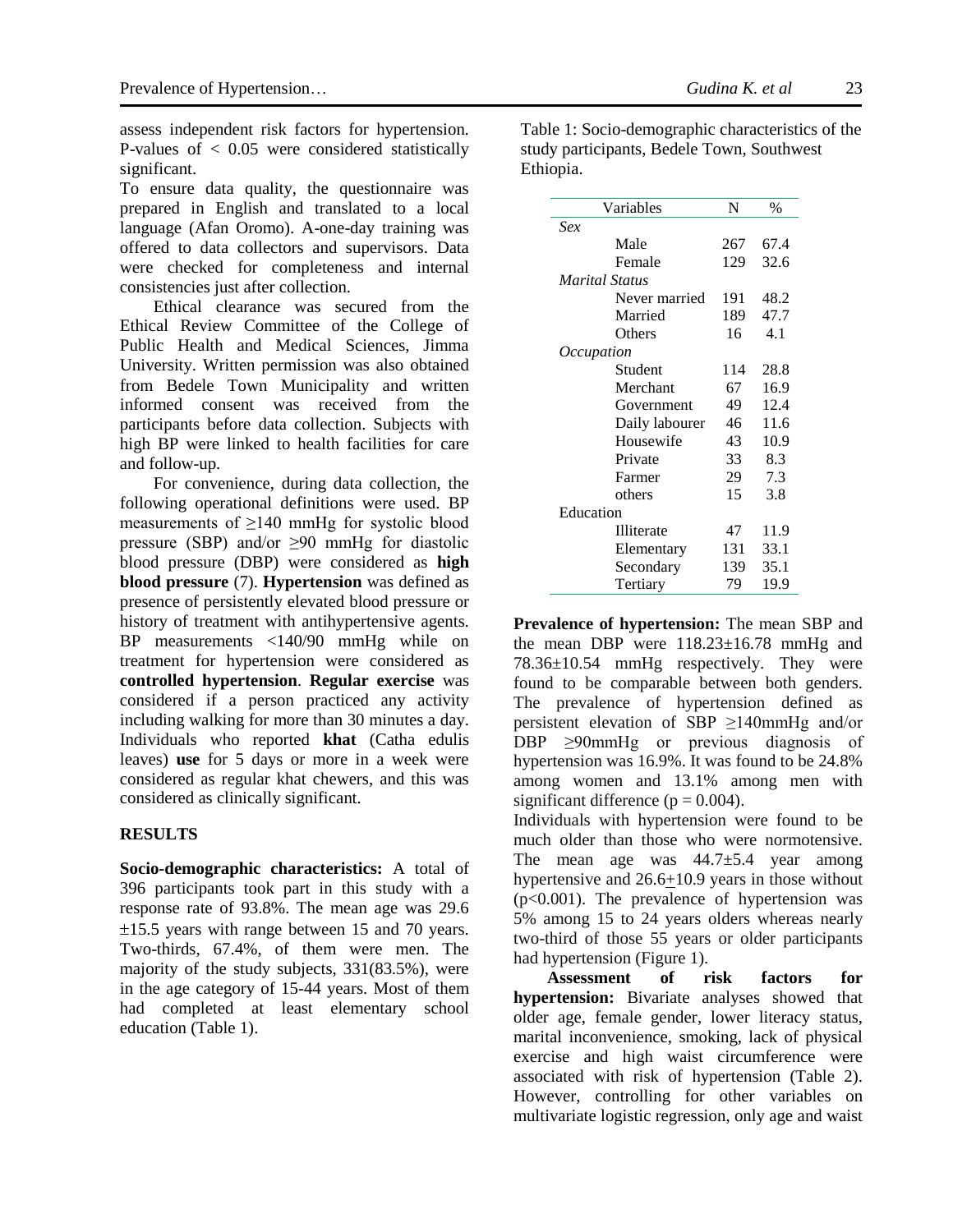circumference remained independent predictors of hypertension (Tables 2).



**Figure 1:** Prevalence of hypertension among different age groups in Bedele Town, Southwest Ethiopia

Twenty (7.5%) of the men participants had waist circumference  $\geq$  94cm, whereas 65.1% of the women had waist circumference  $\geq 80$ cm which is considered high for them. The mean waist circumference is significantly higher in individuals with hypertension, 94.6±51.5cm versus 81.9±7.3cm in those with normal BP (p <0.001). When analysis was done independently for both genders, the association between waist circumference and hypertension was seen only in men ( $p = 0.001$ ).

**Table 2**: Bivariate and Multivariate Logistic regression analysis for common risk factors of hypertension in Bedele Town, Southwest Ethiopia,  $* = p$ -value <0.005

| Hypertension        |                |                 |            |                       |                        |  |
|---------------------|----------------|-----------------|------------|-----------------------|------------------------|--|
| Variables           |                | Yes, $N$ $(\%)$ | No, N (%)  | Crude OR (95% CI)     | Adjusted OR (95% CI)   |  |
| Age                 | $<$ 35         | 18(6.3)         | 269 (93.7) | 1.00                  | 1.00                   |  |
|                     | $35 - 55$      | 29 (36.7)       | 50(63.3)   | $8.67(4.48-16.79)$ *  | $10.37(4.06-26.47)$ *  |  |
|                     | $>55$          | 20(66.7)        | 10(33.3)   | 29.89 (12.19-73.27)*  | 32.517 (9.52-111.04) * |  |
| Sex                 | Male           | 35(13.1)        | 232 (86.9) | 1.00                  | 1.00                   |  |
|                     | Female         | 32(24.8)        | 97(75.2)   | $2.19(1.28-3.73)*$    | $1.25(0.52-2.98)$      |  |
| Marital status      | Single         | 11(5.8)         | 180 (94.2) | 1.00                  | 1.00                   |  |
|                     | Married        | 49 (25.9)       | 140(74.1)  | $5.73(2.87-11.42)$ *  | $1.36(0.527 - 3.49)$   |  |
|                     | Others         | 7(43.8)         | 9(56.2)    | 12.73 (3.99-40.61) *  | $1.15(0.21-6.39)$      |  |
| Level of education  | Illiterate     | 19(40.4)        | 28(59.6)   | 1.00                  | 1.00                   |  |
|                     | Elementary     | 16(12.2)        | 115(87.8)  | $0.21(0.09-0.45)$ *   | $0.20(0.07-1.06)$      |  |
|                     | Secondary      | 15(10.8)        | 124 (89.2) | $0.18(0.08-039)*$     | $0.656(0.20-2.15)$     |  |
|                     | Tertiary       | 17(21.5)        | 62(78.5)   | $0.40(0.18-0.89)$ *   | $1.33(0.39-4.56)$      |  |
| Smoking             | Yes            | 2(4.8)          | 40(95.2)   | 1.00                  | 1.00                   |  |
|                     | N <sub>o</sub> | 65 (18.4)       | 289 (81.6) | 4.50 $(1.06-19.09)$ * | $3.89(0.69-22.14)$     |  |
| Khat use            | Yes            | 15(12.6)        | 104(87.4)  | 1.00                  | 1.00                   |  |
|                     | N <sub>o</sub> | 52 (18.8)       | 225(81.2)  | $1.60(0.86-2.98)$     | $0.81(0.35-1.88)$      |  |
| Alcohol consumption | Yes            | 55 (17.2)       | 265(82.8)  | 1.00                  | 1.00                   |  |
|                     | N <sub>o</sub> | 12(15.8)        | 64 (84.2)  | $0.90(0.46-1.79)$     | $0.79(0.30-2.08)$      |  |
| Additional salt     | yes            | 4(8.9)          | 41(91.1)   | 1.00                  | 1.00                   |  |
|                     | No.            | 63 (17.9)       | 288 (82.1) | $0.45(0.15-1.29)$     | $0.56(0.16-1.95)$      |  |
| Physical Exercise   | Yes            | 5(7.6)          | 61(92.4)   | 1.00                  | 1.00                   |  |
|                     | N <sub>o</sub> | 62(18.8)        | 268 (81.2) | $2.82(1.09-7.32)$ *   | $3.10(0.97-9.97)$      |  |
| Waist circumference | Normal         | 33 (11.4)       | 257(88.6)  | 1.00                  | 1.00                   |  |
|                     | High           | 34 (32.7)       | 70 (67.3)  | $3.78(2.19-6.54)$ *   | $1.71(1.07-3.95)*$     |  |

**Control of hypertension:** Over 80% of the participants demonstrated some knowledge of how hypertension is diagnosed and treated. However, only 33.3% of the participants reported having their BP ever measured before.

Among the 67 participants identified as having hypertension, 68.7% reported to have had their blood pressure measured at least once before. However, only

44.8% were aware of their hypertension, and the overall control rate of hypertension was only 22.4%.

The rate of blood pressure control was significantly higher in women (40.6%) as compared to only 5.2% in men (p=0.001). However, neither the age of the participants nor their literacy status affected the rate of hypertension control.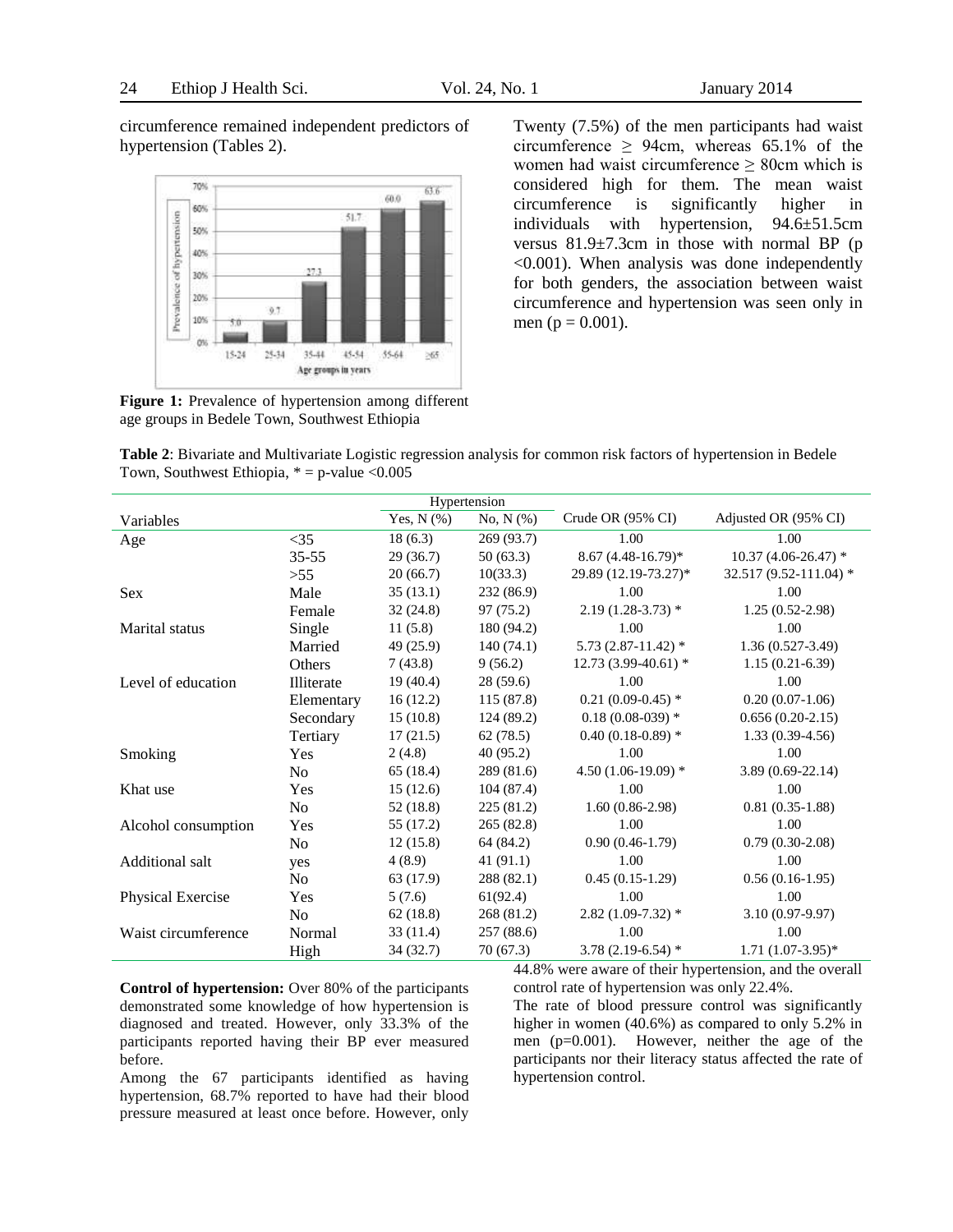### **DISCUSSION**

Hypertension was found to be prevalent in the semiurban population of Bedele Town in Southwest Ethiopia. However, awareness and control rate of hypertension in the community was low. Age and waist circumference were the only independent risk factors of hypertension identified. Even though this is a crosssectional study from one community, it will complement the findings of the few previous studies in the country  $(10, 17)$ .

The prevalence of hypertension of 16.9% is comparable with the prevalence estimate of 16.2% for sub-Saharan Africa in 2008 (16). Compared with recent studies in Ethiopia, our finding is much lower than that of 28.2% in Gonder (17) and 30.3% in Addis Ababa (10). However, the participants in these two studies were older. They were 35 years and older in the study conducted in Gonder and between 25 and 64 years in the one conducted in Addis Ababa. In the current study, the prevalence of hypertension in those aged 25 to 64 is 26.7%, which is much closer to the finding in Addis Ababa. When a similar analysis was done for those  $\geq 35$ years in our study, about 45% of them were found to be hypertensive, a staggering difference from the Gonder study of the same age group (17).

When compared with findings elsewhere in the world, prevalence of hypertension in this community is lower than that of 28.6% in USA (18), 44.2% in Europe (19) and 44.8% in India (20). Most of these studies involved similar age group as our study.

Even though prevalence of hypertension in this study can be considered lower than the global estimate of 26.4% (1), there is an alarming increase in the burden of hypertension in Ethiopia from 1.8% about 30 years ago (21).

Consistent increase in hypertension prevalence with age is an established fact  $(5, 7, 10, 18)$  and there is no exception in our study. With regards to gender differences, the global prevalence of hypertension is comparable between both sexes even though it is lower in women before menopause but increases after that (22). However, the overall prevalence was found to be higher in women in this study. This is probably due to the fact that more women reported previous diagnosis of hypertension than men and most of those women were normotensive during the study. When comparison was limited to elevated BP at the time of the survey, the prevalence in both genders was comparable. Moreover, multivariate analysis showed that gender is not an independent risk factor for hypertension in the community.

This study revealed a widespread prevalence of various cardiovascular risk factors among adolescents and adults in Bedele Town. Abdominal obesity (central adiposity) and high blood pressure were more prevalent

among females. Most people (83.3%) did not practice regular exercise. About 11% of the participants reported history of smoking whereas 30.1% and 80.8% of the participants gave history of khat use and drinking alcohol respectively. However, the influence of most of these risk factors on prevalence of hypertension was not seen in this study. This is probably because of the fact that the participants were asked about use of these substances without consideration of the amount consumed. As a result, only age and waist circumference were found to be independent risk factors identified. Most of the studies done in Africa used Body Mass Index (BMI) not waist circumference to assess obesity (10, 23). However, waist circumference is a better predictor than BMI for hypertension and cardiovascular diseases (24).

The total burden of hypertension worldwide is accentuated due to the silent nature of the disease. Hypertension causes few nonspecific symptoms if any, and most affected individuals are detected incidentally and after occurrence of complications (4, 6). As a result, self-awareness and control of hypertension worldwide is low (6, 10, 11). Similarly, only 44.8% of hypertensive individuals in our study were aware of hypertension and only 22.4% of them had control of their hypertension.

We believe that the findings of our study will contribute to the efforts made to uncover the burden of hypertension in Ethiopia. However, there are certain limitations worth mentioning. First of all, our study is a cross-sectional study with relatively small sample size and hence it is difficult to generalize the findings for the country. Besides, assessments for behavioral risk factors like smoking, alcohol intake and khat use were based on only history of use of these substances without assessment of the amount and duration of use. As a result, cause-effect relationship could not be established.

This study adds to the evidences that the prevalence of hypertension in Ethiopia is on the rise. Besides, knowledge about the risks imposed by hypertension, awareness of their status among hypertensive patients and level of BP control was quite low. Thus, extensive health education on cardiovascular risk reduction should be done by promoting healthy life style and motivating the community for adequate BP control. Furthermore, we suggest national strategy for hypertension screening at least for adults visiting health institutions for various reasons.

#### **ACKNOWLEDGEMENTS**

We would like to thank Jimma University for funding this research.